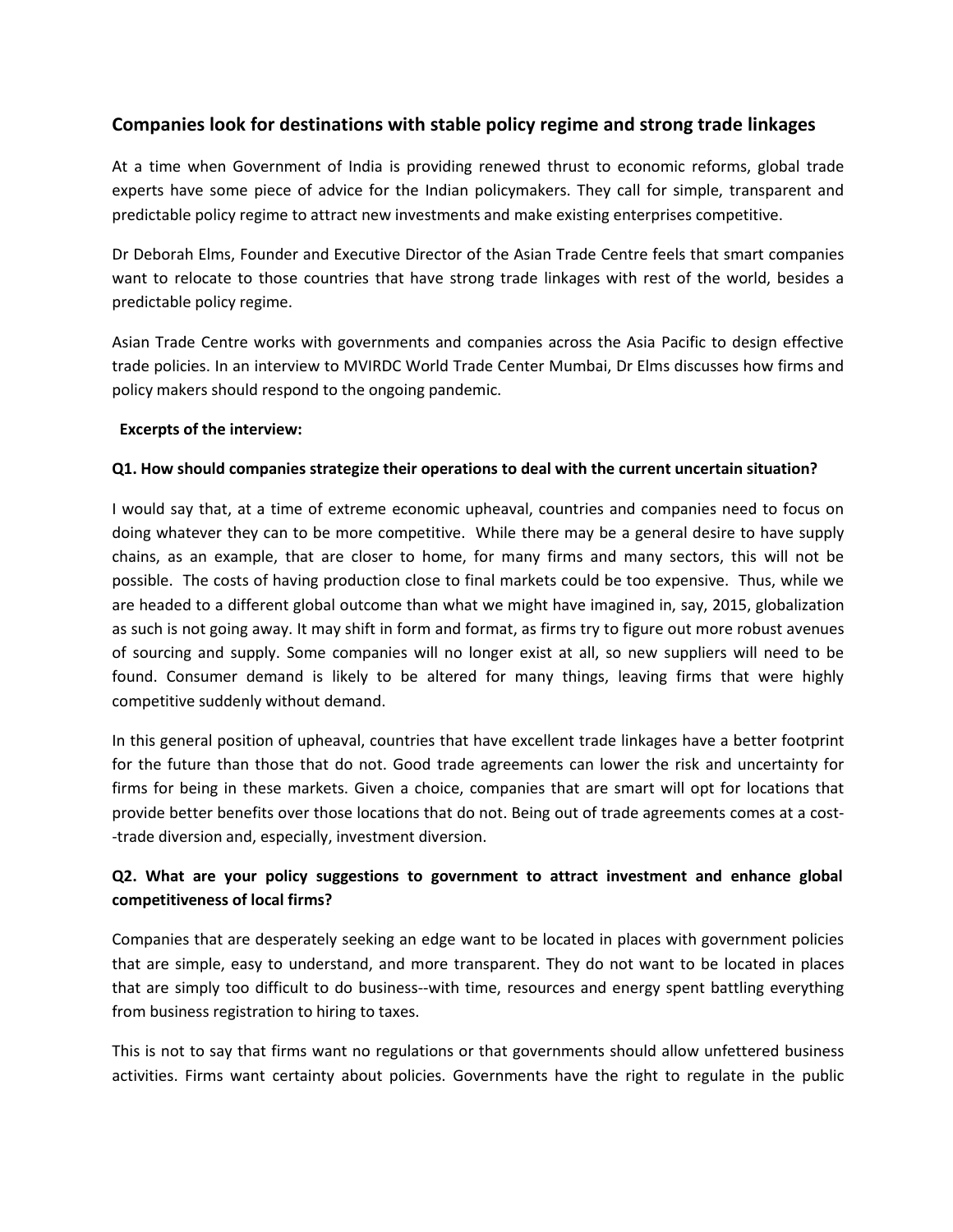interest and for matters of health and safety. Having smart, sensible, clear regulations and a solid policy landscape is critical for being successful in times of economic upheaval.

**Q3. Although India has signed around 16 Free Trade Agreements with other countries and trade blocs, there is a general perception that these agreements have not helped Indian exporters enhance their market share in the signatory countries. According to you, what are the steps the Indian government should take to make these agreements effective?**

India's participation in existing trade agreements has not improved, overall, the policy environment in India nor have most of the agreements led to changes in the participating partners such that firms get significant new benefits from the existing set of agreements. ASEAN-India, as an example, is nearly impossible for firms to use at all as the rules of origin are too complicated and large swathes of the economy are excluded entirely from commitments, including agriculture. Hence, whatever competitive challenges India might imagine flows from the ASEAN agreement are highly unlikely to be the result of the agreement. Firms may have added India to their own agenda, but it was not because they got any benefits from using ASEAN-India.

This makes it all the more important that India join RCEP as soon as possible. In a highly competitive landscape, firms are looking for opportunities. If India remains out, firms will choose to locate operations inside RCEP economies to take advantage of new trade lanes in Asia for Asia.

#### **Notifications**

#### **Press Information Bureau, Government of India**

Cabinet approves scheme for formalization of food processing firms

<https://pib.gov.in/PressReleasePage.aspx?PRID=1625320>

Modification in partial credit guarantee scheme

<https://pib.gov.in/PressReleasePage.aspx?PRID=1625321>

Cabinet approves scheme for sustainable development of fisheries sector

<https://pib.gov.in/PressReleasePage.aspx?PRID=1625314>

Cabinet clears MSME credit scheme upto Rs. 3 lakh crore via emergency credit line

<https://pib.gov.in/PressReleasePage.aspx?PRID=1625307>

Updates on COVID-19

<https://pib.gov.in/PressReleasePage.aspx?PRID=1625480>